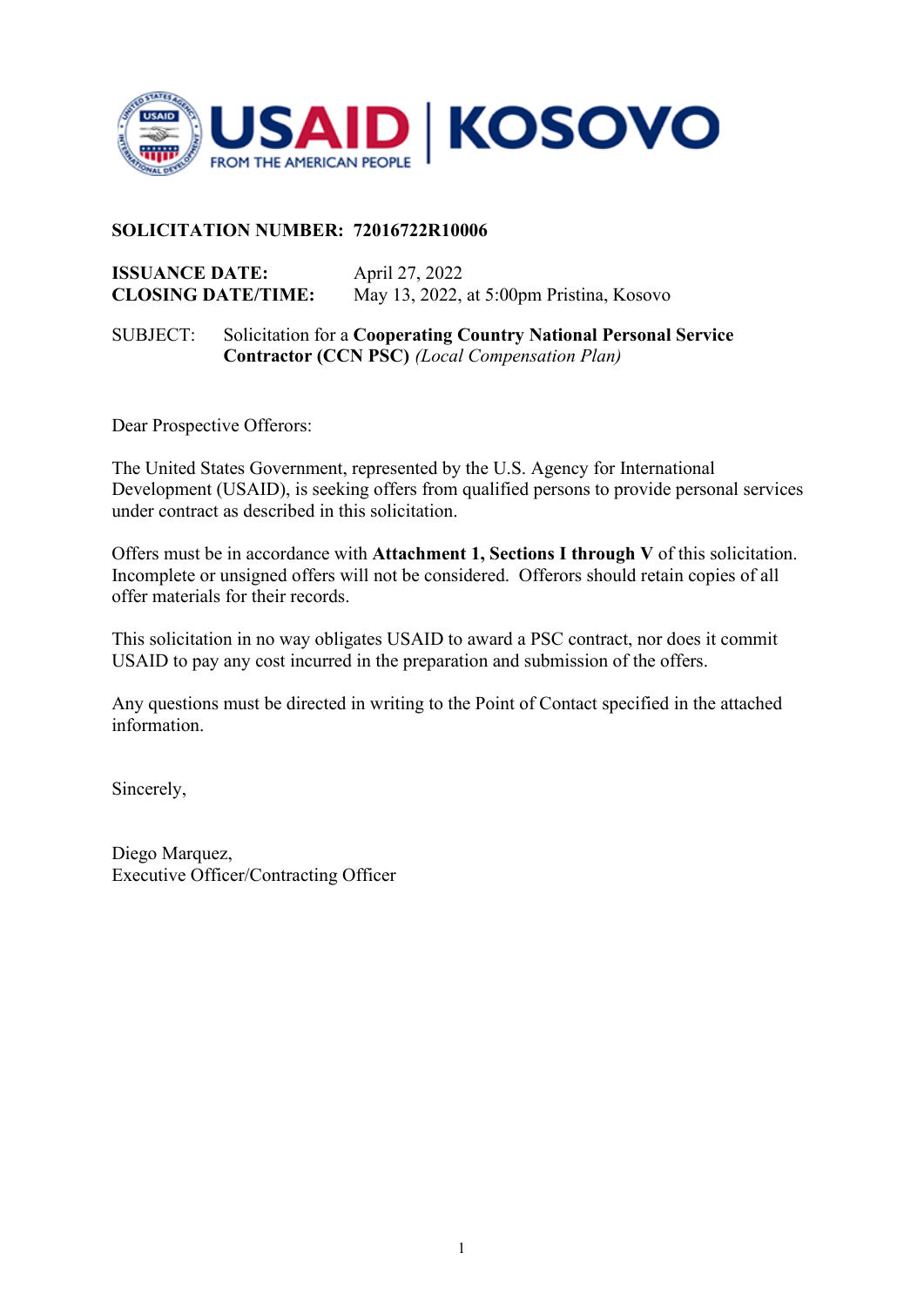

## ATTACHMENT 1

**I. GENERAL INFORMATION**

### **SOLICITATION NO.: 72016722R10006**

- **1. ISSUANCE DATE: April 27, 2022**
- **2. CLOSING DATE/TIME FOR RECEIPT OF OFFERS: May 13, 2022, at 5:00 p.m. Pristina Time**
- **3. POINT OF CONTACT:** Human Resources Office, USAID/Kosovo via **[pristinausaidhr@usaid.gov.](mailto:pristinausaidhr@usaid.gov)**
- **4. POSITION TITLE: Driver (Three positions)**
- **5. MARKET VALUE: FSN-3** equivalent (Euro 12,084 Euro 16,920 per annum) In accordance with **AIDAR Appendix J** and the Local Compensation Plan of the US Embassy in Pristina. Final compensation will be negotiated within the listed market value.
- **6. PERIOD OF PERFORMANCE:** CCNPSCs are contracts of a continuing nature depending on funds availability and Mission needs.

### **7. PLACE OF PERFORMANCE: Pristina, Kosovo**

**8. ELIGIBLE OFFERORS:** Open to All Interested CCN (Cooperating Country National) Candidates

AIDAR, Appendix J, 1. (b) Definitions:

(6) "Cooperating country" means the country in which the employing USAID Mission is located.

(7) "Cooperating country national" ("CCN") means an individual who is a cooperating country citizen or a non-cooperating country citizen lawfully admitted for permanent residence in the cooperating country.

### **NOTE: ALL CCNs MUST HAVE THE REQUIRED WORK AND/OR RESIDENCY PERMITS TO BE ELIGIBLE FOR CONSIDERATION. THE MISSION DOES NOT SPONSOR WORK PERMITS.**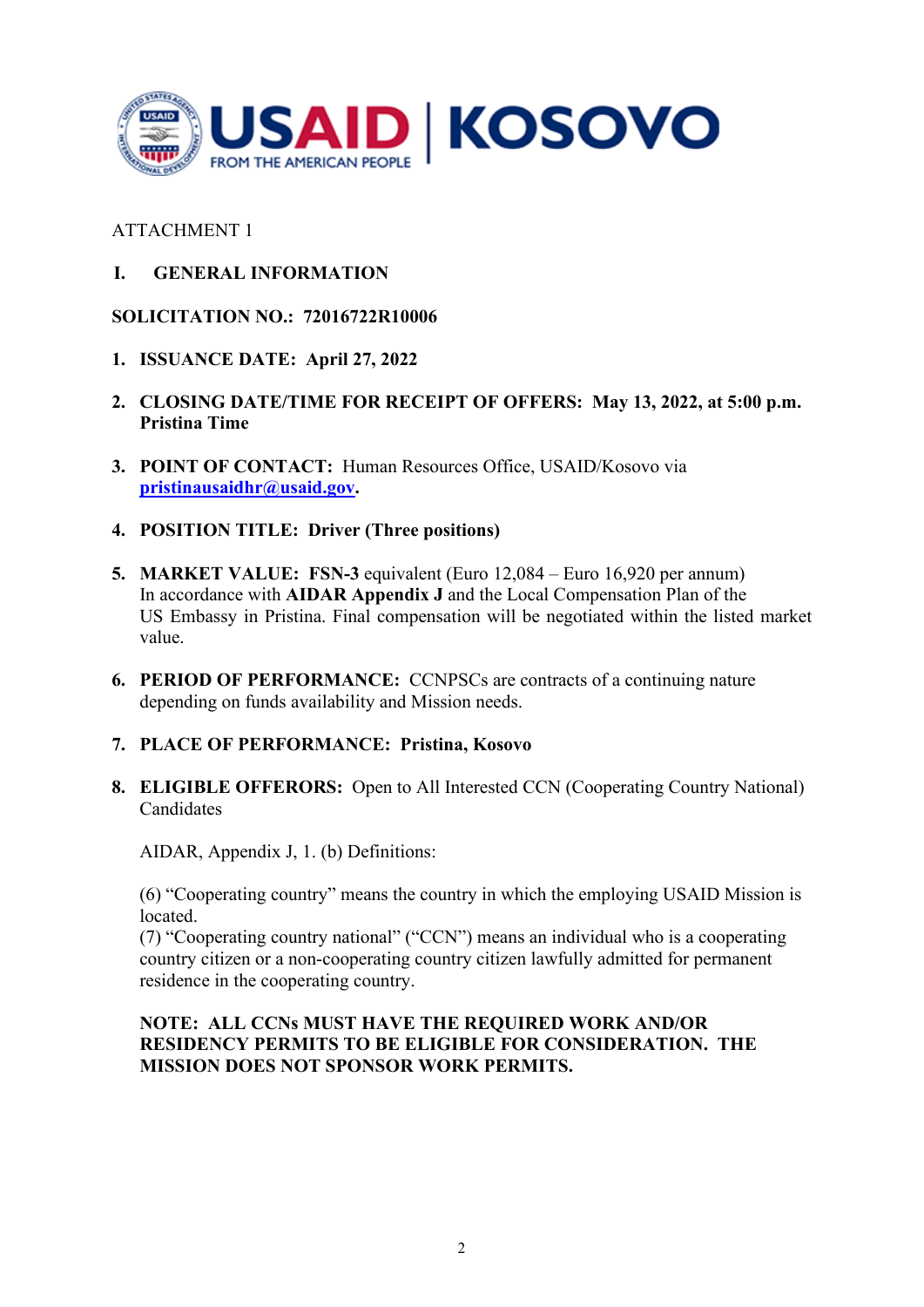

# **9. SECURITY LEVEL REQUIRED: Employment Authorization**

## **10. STATEMENT OF DUTIES:**

The incumbent serves as a motor pool driver for the US Embassy in Pristina.

## **MAJOR DUTIES AND RESPONSIBILITIES: % OF TIME**

The incumbent operates motor vehicles 2x4 and 4x4 to transport passengers and cargo. Serves as motor pool driver, driving official vehicles for the officers and other employees of USAID and its official visitors within the city, throughout Kosovo, as well as across international borders. 75%

The incumbent performs messenger and delivery work, including the pick-up and delivery of parcels and other duties of a messenger nature. 15%

Maintains vehicle in clean and serviceable condition and performs minor maintenance of preventive nature. 10%

#### **SUPERVISORY RELATIONSHIP**:

Supervision Received: Direct supervision provided by the Motor Pool Supervisor.

Supervision Exercised: None

### **11. PHYSICAL DEMANDS**

The work requested does not involve undue physical demands.

# **II. MINIMUM QUALIFICATIONS REQUIRED FOR THIS POSITION**

**Education:** Completion of secondary school is required.

**Prior Work Experience:** Two to three years of professional driving experience required.

**Language Proficiency:** Level 2 of English. Level 4 Albanian and/or Serbian is required.

**Job Knowledge:** Must be familiar with local traffic laws and area traffic patterns. Knowledge of simple mechanics is highly desirable.

**Skills and Abilities**: Must have a local driver's license appropriate to type of vehicle operated. Class B driver's license issued in the Republic of Kosovo required. Class C is desirable but not required. Must have good common sense and ability to react quickly and correctly in emergency situations. Must have sufficient general knowledge of the country and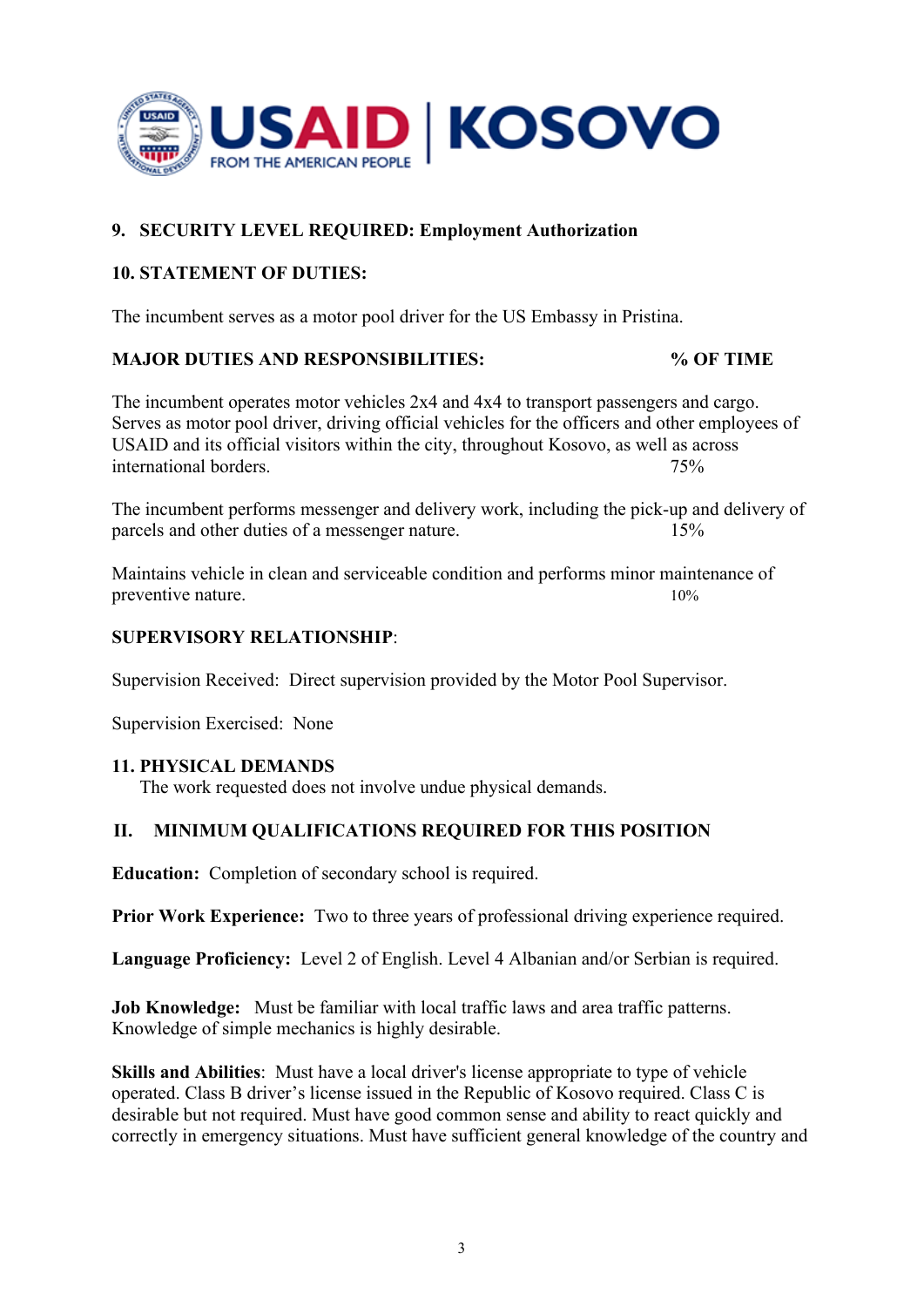

USG to be able to assist newly arrived personnel and visitors. Must possess an adequate professional and presentable attitude.

Also, per US Federal regulations (14 FAM 433), the minimum age for chauffeurs and incidental operators of official vehicles shall be 25 years of age or older and must have had a driver's license for a minimum of five years.

# **III. EVALUATION AND SELECTION FACTORS**

The Government may award a contract without discussions with offerors in accordance with FAR 52.215-1. The Contracting Officer (CO) reserves the right at any point in the evaluation process to establish a competitive range of offerors with whom negotiations will be conducted pursuant to FAR 15.306(c). In accordance with FAR 52.215-1, if the CO determines that the number of offers that would otherwise be in the competitive range exceeds the number at which an efficient competition can be conducted, the CO may limit the number of offerors in the competitive range to the greatest number that will permit an efficient competition among the most highly rated offers. FAR provisions of this solicitation are available at [https://www.acquisition.gov/browse/index/far.](https://www.acquisition.gov/browse/index/far)

In order to be considered for the position, an offeror must meet the Minimum Qualifications listed under Section II.

The successful offeror will be selected based on a review of:

- **•** Offeror's qualifications
- Relevant work experience
- General skills and abilities (communication, interpersonal, etc.)
- **Practical driving skills test**
- **•** Oral Interview and
- Results of reference checks

The hiring panel may check references that have not been specifically identified by applicants and may check references before or after a candidate is interviewed.

### **Other information regarding position:**

*Post Entry Training*: On the job training

### **PRESENTING AN OFFER**

Interested individuals meeting the Minimum Qualifications above are required to submit the following:

1. Eligible Offerors are required to complete and submit the offer form **AID 309-2** available at<https://www.usaid.gov/forms>and documents listed below: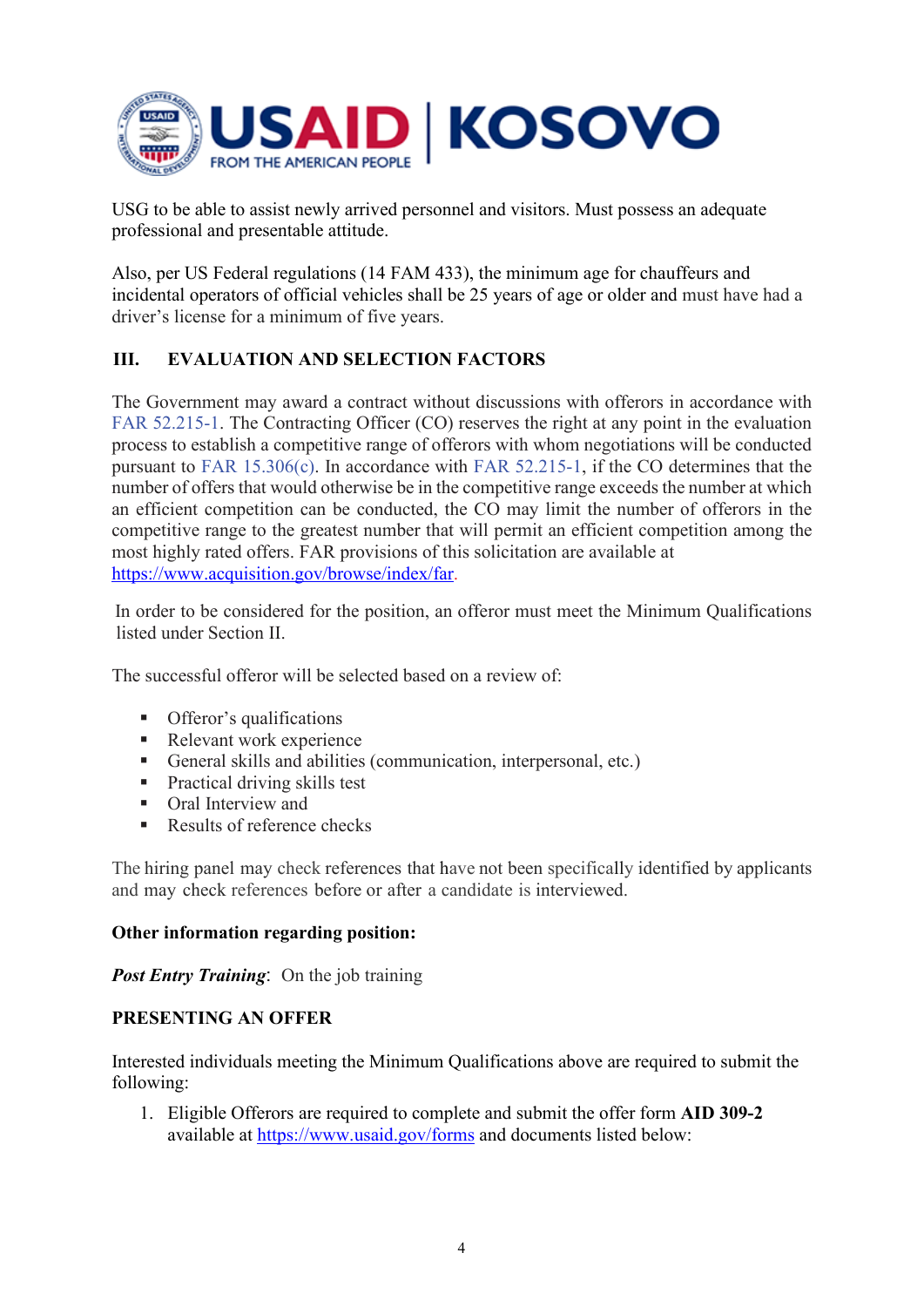

- Cover letter and current résumé/curriculum vitae (CV) limited to two pages each. The CV/résumé must contain sufficient relevant information to evaluate the application in accordance with the stated evaluation criteria. Broad general statements that are vague or lacking specificity will not be considered as effectively addressing.
- Offeror must provide a minimum of three name references within the last ten years from the applicant's professional life, namely individuals who are not family members or relatives. References should be from direct supervisors who can provide information regarding the applicant's work knowledge and professional experience. Applicants must provide e-mail addresses and/or working telephone numbers for all references. **Do not send reference letters.**
- Proof of the required education level (copy of certificate or diploma)
- 2. Offers must be received by the closing date and time specified in **Section I, item 3,** and submitted to [PristinaRecruitment@usaid.gov](mailto:PristinaRecruitment@usaid.gov)
- 3. To ensure consideration of offers for the intended position, Offerors must prominently reference the Solicitation number in the offer submission.

Any attachments provided via email shall be formatted in one single PDF document in the following order: (1) signed cover letter, (2) signed resume/CV (with list of recent references), and (3) signed AID 309-2.

NOTE: This position requires the submission of complete forms and/or supplemental materials as described herein above. Application packages with incomplete and/or unsigned forms or related documents will not be considered for further processing. The solicitation will be posted at the U.S. Embassy Pristina website at <https://xk.usembassy.gov/embassy/jobs/>

# **IV. LIST OF REQUIRED FORMS FOR PSC HIRES**

Once the Contracting Officer (CO) informs the successful Offeror about being selected for a contract award, the successful Offeror will be provided instructions about how to complete and submit forms for onboarding process.

### **V. BENEFITS/ALLOWANCES**

As a matter of policy, and as appropriate, a PSC is normally authorized the following benefits and allowances:

#### BENEFITS:

The Mission participates in the Kosovo Local Social Security System (LSSS) and all eligible Locally Employed Staff are required to participate. The LSSS require contributions by both, the employee and the employer.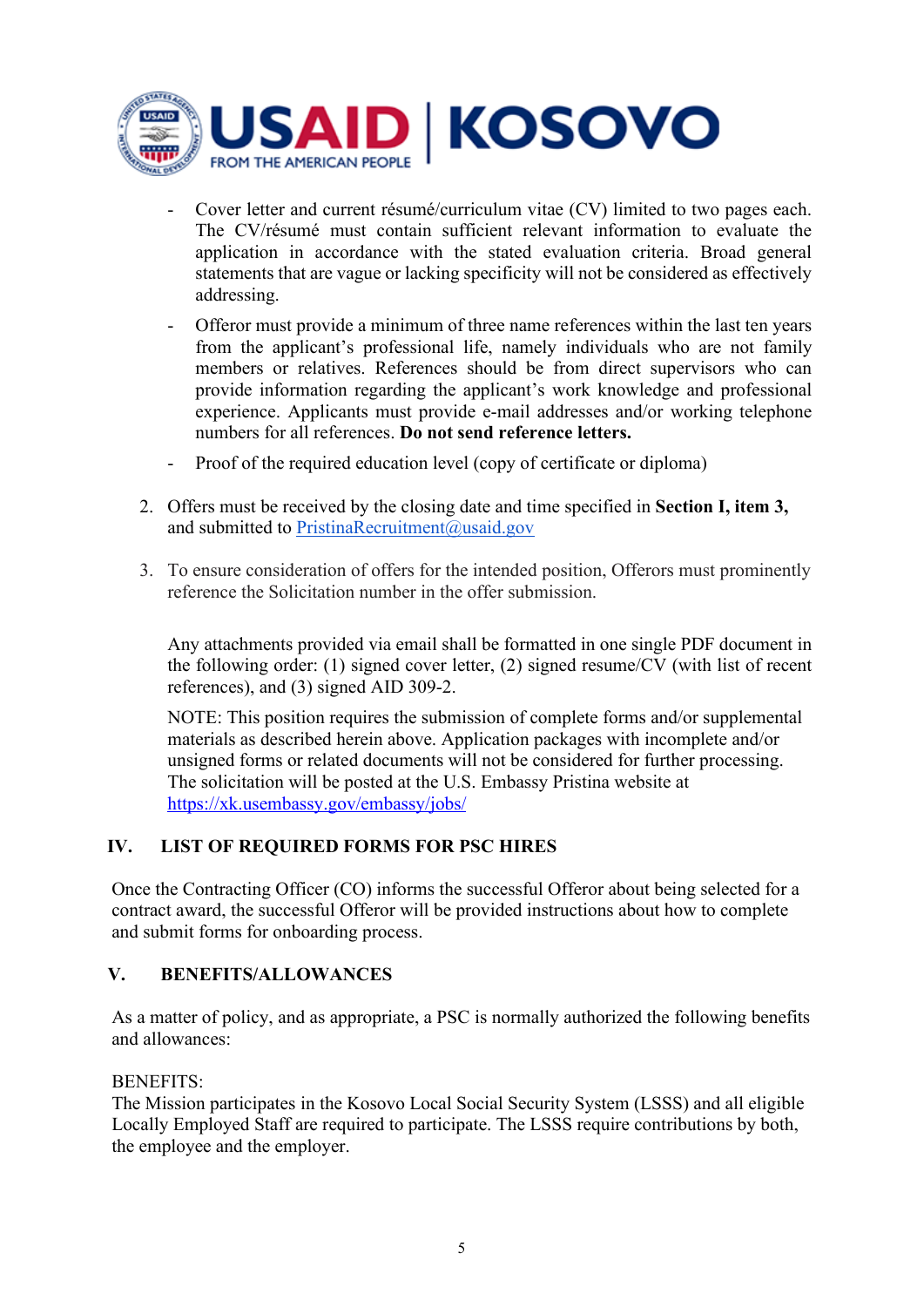

The Mission provides medical coverage for employees and their immediate dependents.

ALLOWANCES:

The Mission does not provide any allowances.

# **VI. TAXES**

The U.S. Mission withholds local income tax payments for all employees subject to local taxation laws and transmits the taxes withheld to the Tax Administration of Kosovo on behalf of employees.

## **VII. USAID REGULATIONS, POLICIES AND CONTRACT CLAUSES PERTAINING TO PSCs**

USAID regulations and policies governing **CCN/TCN PSC** awards are available at these sources:

- 1. **USAID Acquisition Regulation (AIDAR), Appendix J**, "Direct USAID Contracts With a Cooperating Country National and with a Third Country National for Personal Services Abroad," including **contract clause "General Provisions,"** available at [https://www.usaid.gov/sites/default/files/documents/1868/aidar\\_0.pdf](https://www.usaid.gov/sites/default/files/documents/1868/aidar_0.pdf)
- 2. **Contract Cover Page** form **AID 309-1** available at<https://www.usaid.gov/forms>
- 3. Acquisition & Assistance Policy Directives/Contract Information Bulletins (**AAPDs/CIBs**) for Personal Services Contracts with Individuals available at [http://www.usaid.gov/work-usaid/aapds-cibs.](http://www.usaid.gov/work-usaid/aapds-cibs)
	- o AAPD 16-03 Expanded Incentive Awards for Personal Services Contracts with Individuals
	- o AAPD 06-08 AIDAR, Appendices D and J: Using the Optional Schedule to Incrementally Fund Contracts
- 4. **Ethical Conduct.** By the acceptance of a USAID personal services contract as an individual, the contractor will be acknowledging receipt of the "**Standards of Ethical Conduct for Employees of the Executive Branch,**" available from the U.S. Office of Government Ethics, in accordance with **General Provision 2** and **5 CFR 2635**. See [https://www.oge.gov/web/oge.nsf/OGE%20Regulations.](https://www.oge.gov/web/oge.nsf/OGE%20Regulations)

### 5. **PSC Ombudsman**

The PSC Ombudsman serves as a resource for any Personal Services Contractor who has entered into a contract with the United States Agency for International Development and is available to provide clarity on their specific contract with the agency. Please visit our page for additional information: [https://www.usaid.gov/work-usaid/personal-service](https://www.usaid.gov/work-usaid/personal-service-contracts-ombudsman)[contracts-ombudsman.](https://www.usaid.gov/work-usaid/personal-service-contracts-ombudsman) The PSC Ombudsman may be contacted via: PSCOmbudsman@usaid.gov.